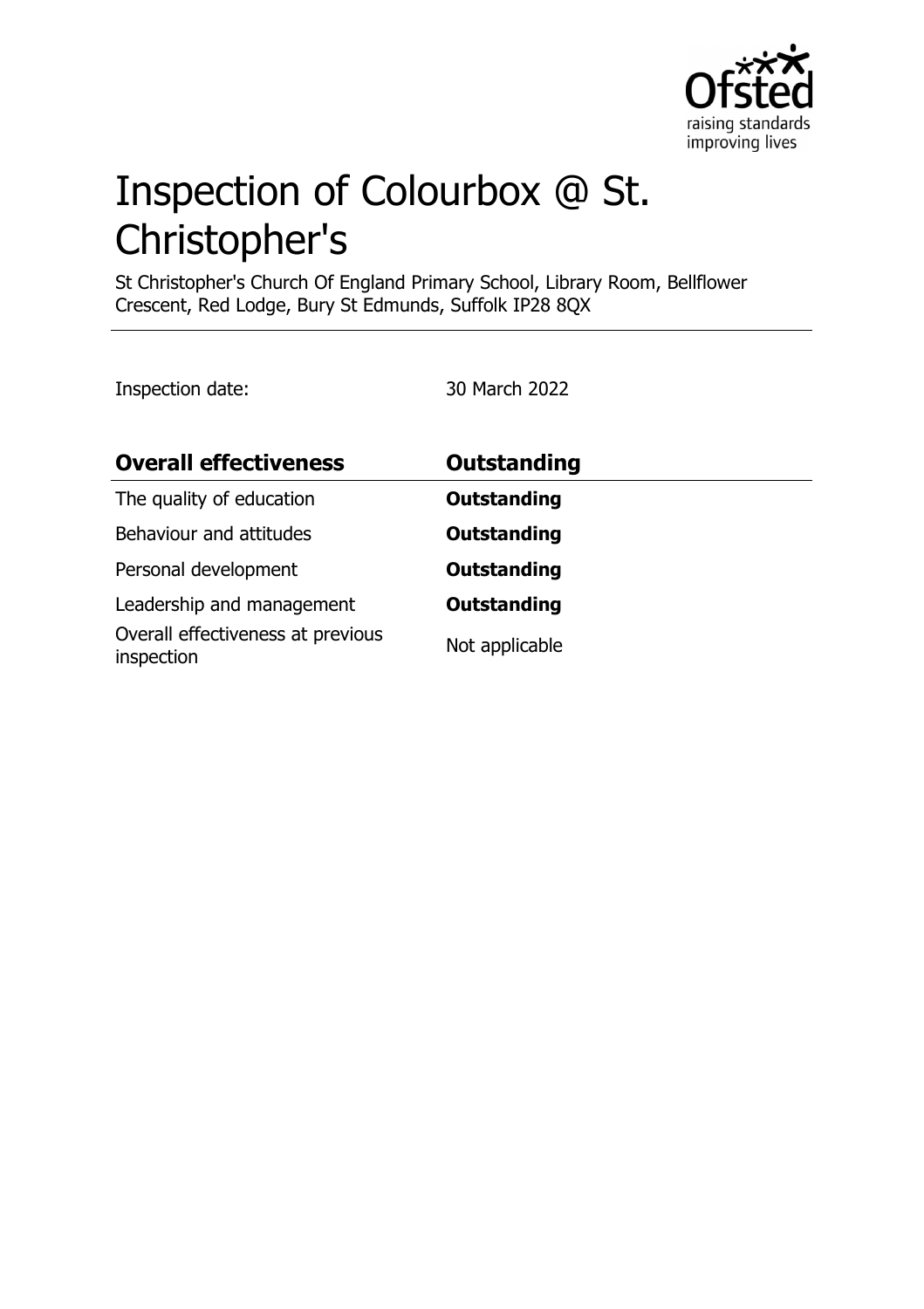

# **What is it like to attend this early years setting?**

#### **The provision is outstanding**

Children thrive in this exceptional setting. Managers' and staff's meticulous planning and preparation ensure that the children benefit from a broad and stimulating range of activities that promote curiosity and a desire to learn new skills. Children learn about the meaning of new words, such as 'archaeologists', as they dig in the sand to find fossils. They delight as they find an ammonite and discuss its similarities to a centipede. Staff deepen children's knowledge as they describe to them how fossils are formed, explaining that they are now 'preserved'. Children use their imagination exceptionally well as they creep around in the small forest area pretending to hide from dinosaurs in the trees. They tell staff that they are 'carnivores', as they eat meat, showing that they have remembered and understood the meaning of new vocabulary introduced earlier.

Children behave exceptionally well as they know what is expected of them. They know to tidy activities away before choosing to play with something else. Children build close friendships and play extremely well together. They eagerly share resources with other children as they play. For example, children share magnetic shapes, passing different panels to each other to make a building structure. They listen to their friend's ideas and adapt their models together.

### **What does the early years setting do well and what does it need to do better?**

- $\blacksquare$  Members of the highly qualified and experienced management team work directly with the staff. They provide staff with an in-depth understanding of the Montessori method of teaching, through meticulous training and coaching. As a result, the quality of teaching across the setting is exemplary. All children, including those with special educational needs and/or disabilities, are supported exceptionally well to ensure they make the best possible progress.
- Staff plan an excellent curriculum, focusing on what they want children to achieve before they move on to school. They have an exceptional understanding of how to sequence children's learning and development so that they can achieve these goals. Staff help children to safely use knives to cut up fruit for their snack. When children tell them that the pear is hard, staff explain that some fruit is 'firm' and name other fruits that are softer and easier to cut. Children independently wash their cups and plates once they have finished.
- Staff skilfully encourage children to lead their own play and make independent choices. For example, when children use some crates to create a table, they tell staff they wish to have their lunch outside in the garden. Staff facilitate this and help them to set the table. Children self-serve their meal and enjoy their meal 'al fresco', talking to their friends as they eat.
- Staff use every opportunity to stimulate children's learning through high-quality interactions that build on what children already know and can do. For example,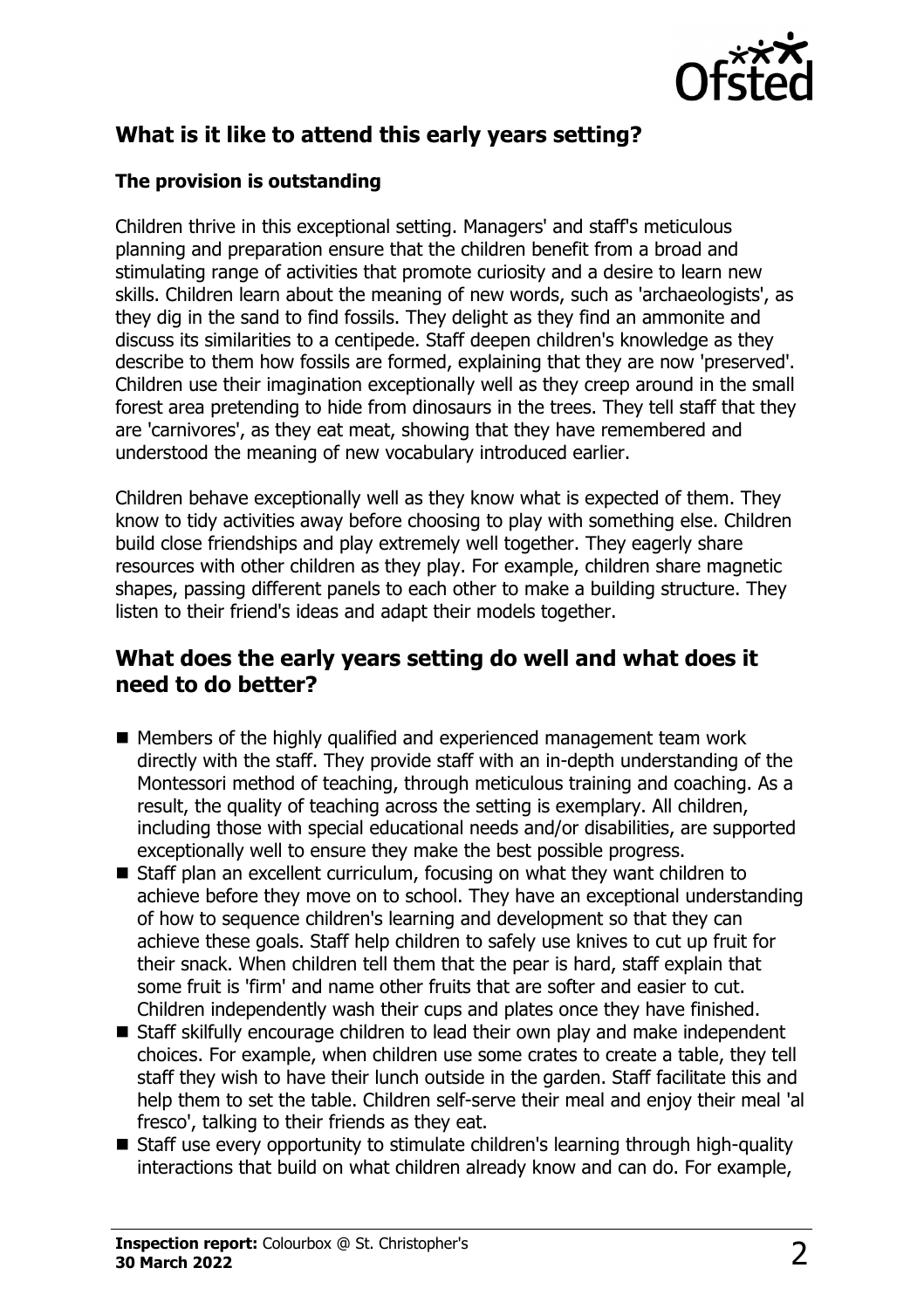

children explore 3D shapes, such as a cone, and they note that there is a circle at the bottom. They confidently express their thoughts and ideas as they compare the shape to an ice-cream cone. Staff later test children's newly learned knowledge, asking them if they can remember what the shapes are called.

- $\blacksquare$  Children are starting to learn that reading helps them to gain knowledge as well as giving them pleasure. For example, children take books to staff to learn facts about sharks and dinosaurs. They make links to films that they have seen. Children have access to a wide variety of books and audio books in different languages. Staff skilfully immerse children in a story as they change their voices for the characters. Children giggle as they point to the different pages. This superbly supports them to develop a love of books and essential listening skills, which will help them when they move on to school.
- $\blacksquare$  Parents speak highly about the setting. They know what their children are learning and appreciate the support they receive to help further their children's learning at home. Throughout the COVID-19 pandemic, they were impressed with the support the setting gave them. Parents speak of the excellent progress their children have made and how well prepared they are for their future learning.

## **Safeguarding**

The arrangements for safeguarding are effective.

The managers and the staff team understand their role and responsibility in safeguarding children. Managers have effective recruitment processes in place to help ensure that those working with children are suitable to do so. Managers use their knowledge to train staff in the signs and indicators that children may be at risk from harm or abuse, including wider safeguarding issues such as witchcraft and female genital mutilation. All staff complete comprehensive safeguarding training. They know where to report any concerns they may have about a child in their care or if they have concerns about the conduct of colleagues. This promotes children's safety and welfare.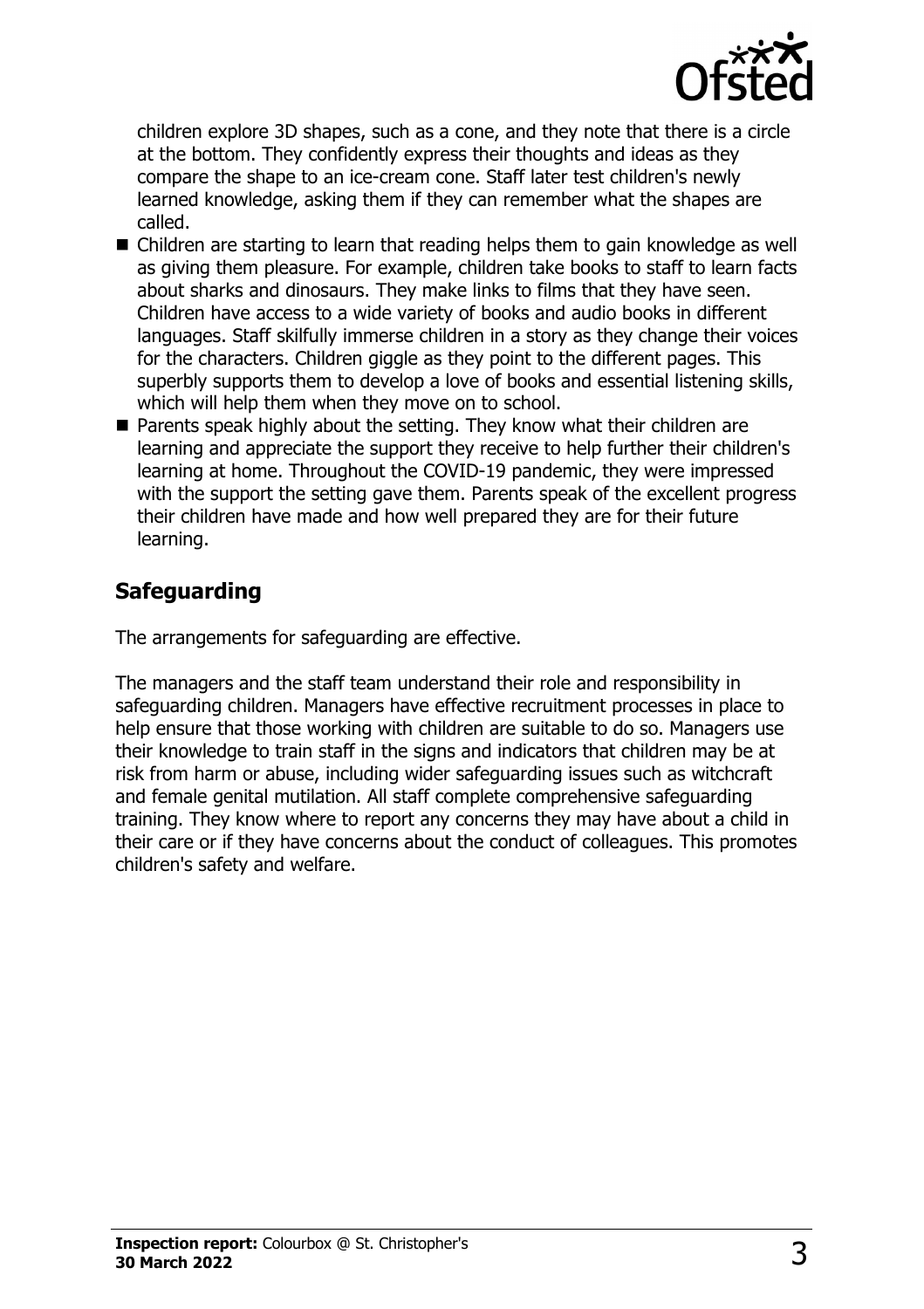

| <b>Setting details</b>                         |                                                                                      |
|------------------------------------------------|--------------------------------------------------------------------------------------|
| Unique reference number                        | 2519748                                                                              |
| <b>Local authority</b>                         | <b>Suffolk</b>                                                                       |
| <b>Inspection number</b>                       | 10194595                                                                             |
| <b>Type of provision</b>                       | Childcare on non-domestic premises                                                   |
| <b>Registers</b>                               | Early Years Register, Compulsory Childcare<br>Register, Voluntary Childcare Register |
| Day care type                                  | Full day care                                                                        |
| Age range of children at time of<br>inspection | $3$ to 4                                                                             |
| <b>Total number of places</b>                  | 12                                                                                   |
| Number of children on roll                     | 19                                                                                   |
| Name of registered person                      | Colourbox Montessori School Ltd                                                      |
| Registered person unique<br>reference number   | RP903381                                                                             |
| <b>Telephone number</b>                        | 07949081833                                                                          |
| Date of previous inspection                    | Not applicable                                                                       |

## **Information about this early years setting**

Colourbox @ St. Christopher's registered in 2019 and is situated in Red Lodge, Suffolk. It is one of six settings run by the same management team. It follows the Montessori approach to education. The setting employs five members of childcare staff. Of these, all hold appropriate early years qualifications at level 3 or above, including two with early years teacher status or qualified teacher status. The setting opens from Monday to Friday all year round, except for bank holidays. Sessions are from 7.30am until 6pm. The setting provides funded early education for three- and four-year old children.

## **Information about this inspection**

**Inspector** Shelly McDougall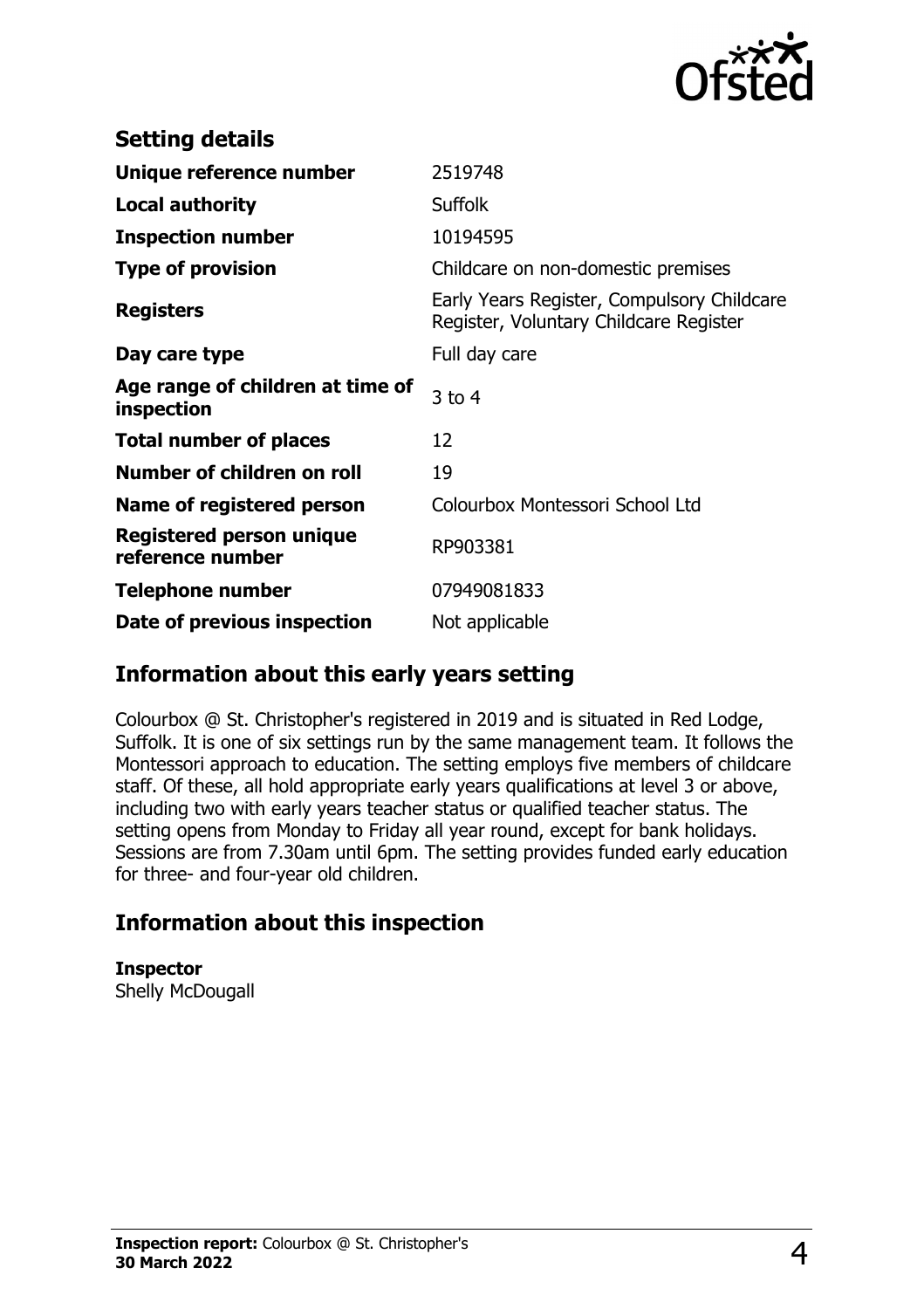

#### **Inspection activities**

- $\blacksquare$  This was the first routine inspection the provider received since the COVID-19 pandemic began. The inspector discussed the impact of the pandemic with the provider and has taken that into account in their evaluation of the provider.
- $\blacksquare$  The manager joined the inspector on a learning walk and talked to the inspector about their curriculum and what they want the children to learn.
- $\blacksquare$  The inspector observed the quality of education being provided, indoors and outdoors, and assessed the impact that this was having on children's learning.
- $\blacksquare$  The inspector viewed the provision and discussed the safety and suitability of the premises.
- $\blacksquare$  The inspector talked to staff at appropriate times during the inspection and took account of their views.
- $\blacksquare$  The inspector carried out joint observations of group activities with the manager.
- $\blacksquare$  The inspector spoke to several parents during the inspection and took account of their views.

We carried out this inspection under sections 49 and 50 of the Childcare Act 2006 on the quality and standards of provision that is registered on the Early Years Register. The registered person must ensure that this provision complies with the statutory framework for children's learning, development and care, known as the early years foundation stage.

If you are not happy with the inspection or the report, you can [complain to Ofsted](http://www.gov.uk/complain-ofsted-report).